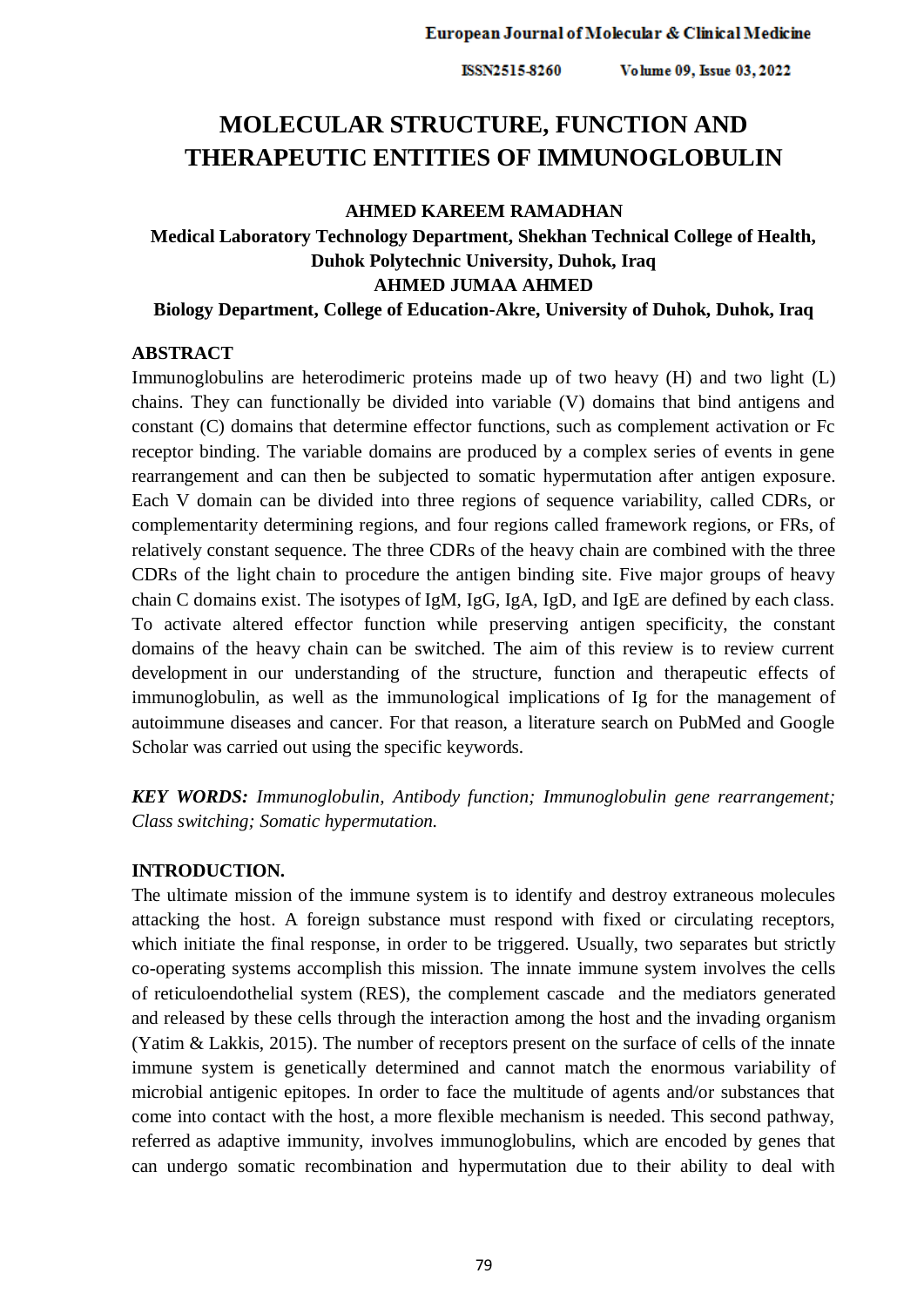#### ISSN2515-8260 Volume 09, Issue 03, 2022

continuously changing antigens (Nicholson, 2016). Immunoglobulins are naturally produced by plasma cells produced from B lymphocytes, which are triggered by trapping antigens on a cell-surface receptor and with CD4+ T lymphocytes stimulation. Generally, antibodies divided into five different classes (IgG, IgA, IgM, IgE, and IgD) (Berlot et al., 2015). it is confirmed that immunoglobulin is Y-shaped proteins composed of two identical heavy chains and two identical light chains (LCs) (Chiu et al., 2019). Currently, the Protein Data Bank has identified and deposited over1,000 antibody Fab or Fab variable (Fv) structures. Many of these antibodies target proteins found in infectious agents, such as viruses or bacteria, or molecules that are secreted by them. It is reported that one Fab antibody fragment may look like another at first glance, but closer analysis reveals that these adaptive immune system workhorses may capitalize on new structural features to customize their binding sites to meet targets of different shapes, sizes, and properties. Over recent decades, immunotherapies, including checkpoint inhibitors, adoptive cell transfer, monoclonal antibodies, and vaccine therapies, have become effective and highly specific therapies to treat cancer by improving the immune system of a patient. These therapies can directly target tumor cells with fewer cytotoxicity and less adverse effects, as well as the tumor microenvironment (Kimiz-Gebologlu et al., 2018).

The aim of this review is to explore latest developments in our understanding of the structure, function and therapeutic uses of immunoglobulin, as well as the immunological aspects of Ig for the treatment of autoimmune diseases and cancer. A literature search on PubMed and Google Scholar was carried out using the keywords. More than 40 PubMed documents and papers have been re-tried using the key words 'Immunoglobulin and antibody. A selection of papers from PubMed were collected from another combination of keywords. Using the combination of keywords 'Immunotherapy, Ig structure and Ig feature, the most recent and most cited papers from Google Scholar database has been collected. The findings have been reviewed for further analysis, duplications have been eliminated and similar papers in English are highlighted. All the articles used were referenced in the list of references. The related knowledge relating to the paper goals was then used in order to produce collective data and make explanations to achieve the goals (Kimiz-Gebologlu et al., 2018).

#### **BASIC. STRUCTURE OF. IMMUNOGLOBULIN.**

Immunoglobulins are heterodimeric proteins composed of two heavy and two light chains. They can be separated functionally into variable (V) domains that binds antigens and constant (C) domains that identify effector roles such as complement activation or binding to Fc receptors. Naturally, the combination of one light chain (LC) with one heavy chain (HC) links with another identical heterodimer to form the complete immunoglobulin. The heterodimer's HC and LC are linked by disulfide bonds. Disulfide bridges also join the two HCs of the heterotetramer (Figure 1). The two HCs of the heterotetramer are also combined by disulfide bridges (Figure 1). Human LCs can be one of two functionally similar classes, κ or  $λ$ . Both LC classes have two domains, a constant light domain (CL) and a variable light domain (VL) (Chiu et al.,  $2019$ ).  $2019$ ).

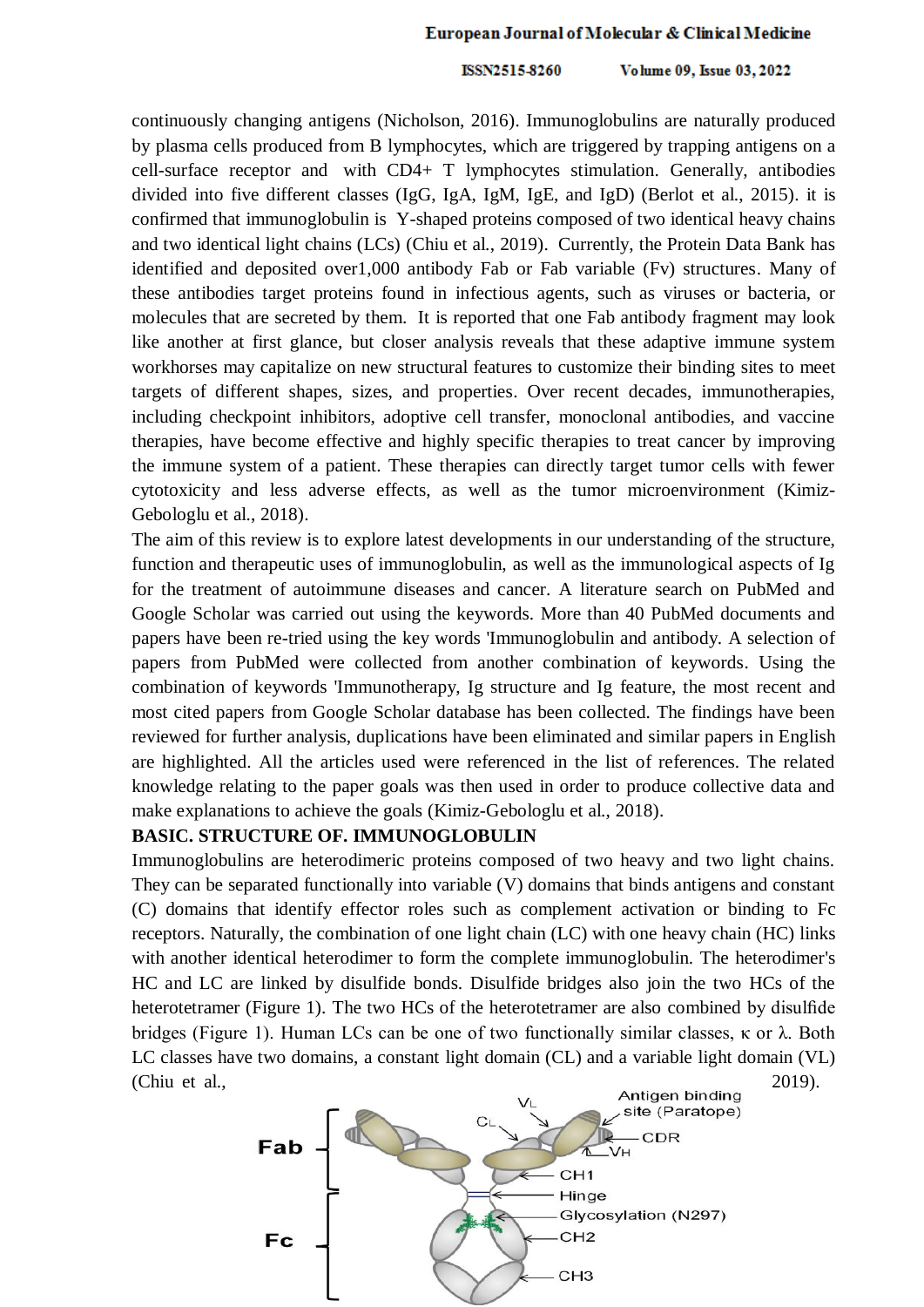**Figure 1:** Structure of the antibody: A diagram representing the basic structure of the antibody and the corresponding nomenclature. The light chain (shown in brown) consists of a domain of variables (VL) and constants (CL), while the heavy chain (shown in grey) consists of a domain of variables (VH) and three domains of constants (CL) (CH1, CH2 and CH3). The regions defining complementarity (CDR, seen as striped lines) determine antigen specificity.

In comparison, human antibody heavy chains can be one of five isotypes, IgA, IgD, IgE, IgG, and IgM, each with an independent function in the aquired immune system. IgAs, IgDs, and IgGs have three constant domain (C) and one variable domain (V). while, IgEs and IgMs have four constant domains and one variable domain (Figure 2). The additional J- chain can only be seen in IgM and IgA isotopes, which allows the formation of pentamers and dimers, respectively. The remaining classes are monomeric, which means, having only a pair of HC-LCs. It is stated that IgG isotypes can be subdivided into four subclasses, IgG1, IgG2, IgG3, and IgG4, each with its own biologic function. In addition, IgA can also divided into IgA1 and IgA2 (Chiu et al., 2019).



**Figure 2:** diagram showing structure of Immunoglobulin different classes.

There are three functional components in the intact antibody molecule shown in Figure 3, two Fragment antigen binding domains (Fabs) and the crystallizable fragment (Fc), with the two Fabs attached to the Fc by a hinge region that gives the Fabs a wide degree of flexibility of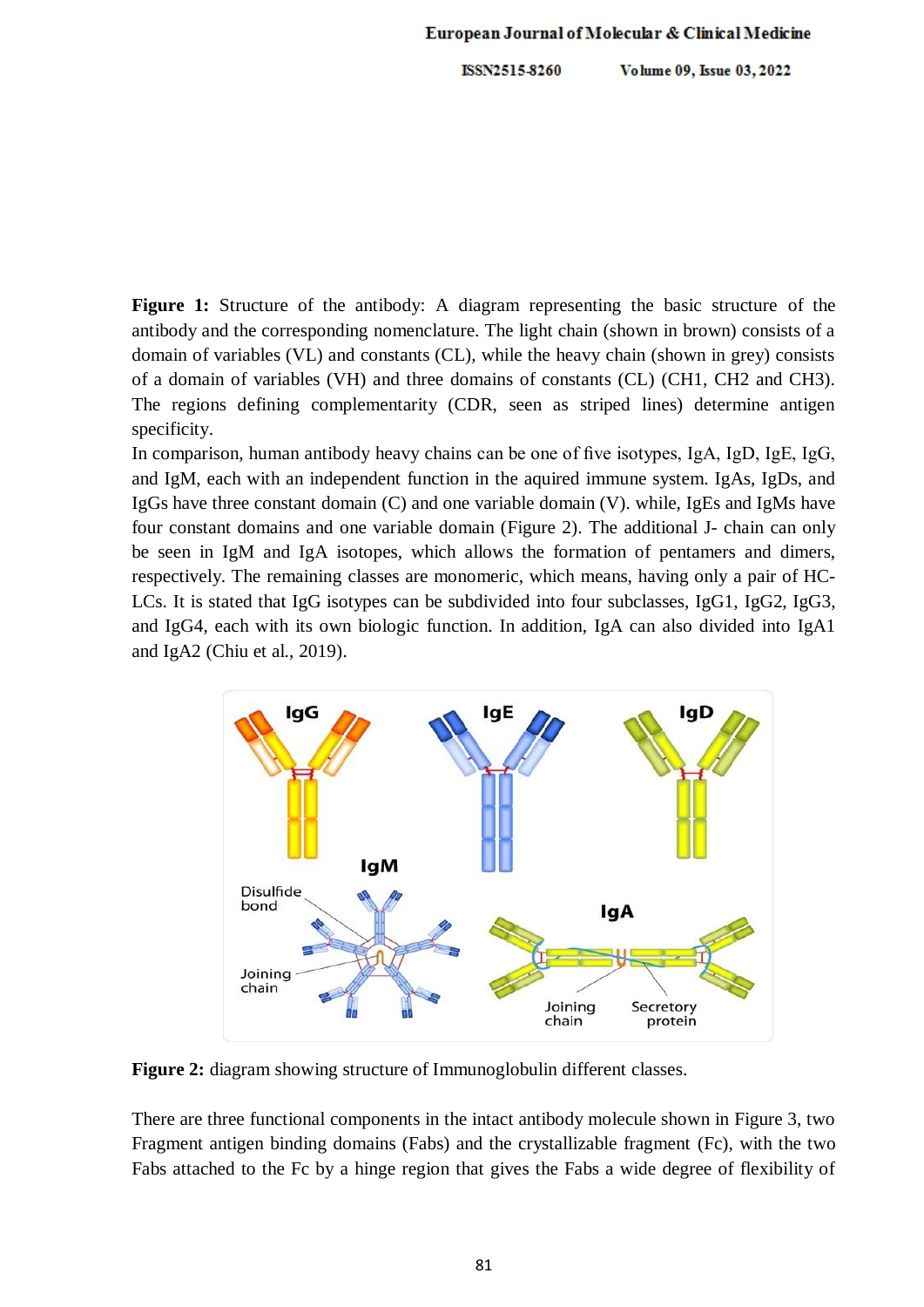ISSN2515-8260 Volume 09, Issue 03, 2022

conformation relative to the Fc. For binding to a particular target antigen, each of the Fabs have similar antigen-binding sites. The Fv region of the Fab is make up of a pair of variable domains (V heavy and V light) contributed by the HC and LC. (Chiu et al., 2019).



**Figure 3.** A ribbon representation of whole Immunoglobulin. The light chains are green, the heavy chains are cyan and blue, the orange sticks are glycan, and the yellow sticks are interchain disulfides.

## **The Immunoglobulin. domains.**

Immunoglobulins (Igs) are belonging to the super-family of eponymous immunoglobulins (IgSF). They consist of two two light (L) and heavy (H) chains, where the L chain can consist of κ or a λ chain. Each chain contains one NH2-terminal variable (V) Immunoglobulin super family (IgSF) domain and one or additional COOH-terminal constant (C) IgSF domains, each of which consists of two sandwiched β pleated sheets pinned together by a disulfide bridge between two conserved cysteine residues (Figure 4). Each constant or variable domain made up of approximately 110–130 amino acids, averaging approximately 12,000–13,000 kDa. Both Immunoglobulin light chains have only one constant domain, while Ig heavy chains contain either 3-4 domains. It is reported that a structure called hinge region located between the first  $(C_H1)$  and second  $(C_H2)$  domains of H chains holding three C domains. Thus, a standard L chain will weigh about 25 kDa, and a three C domain Cγ H chain with its hinge will weigh about 55 kDa. The amino acids that populate the external surface of the IgSF domain and the loops that bind the β strands are allowed to have considerable variability (Centa et al., 2018).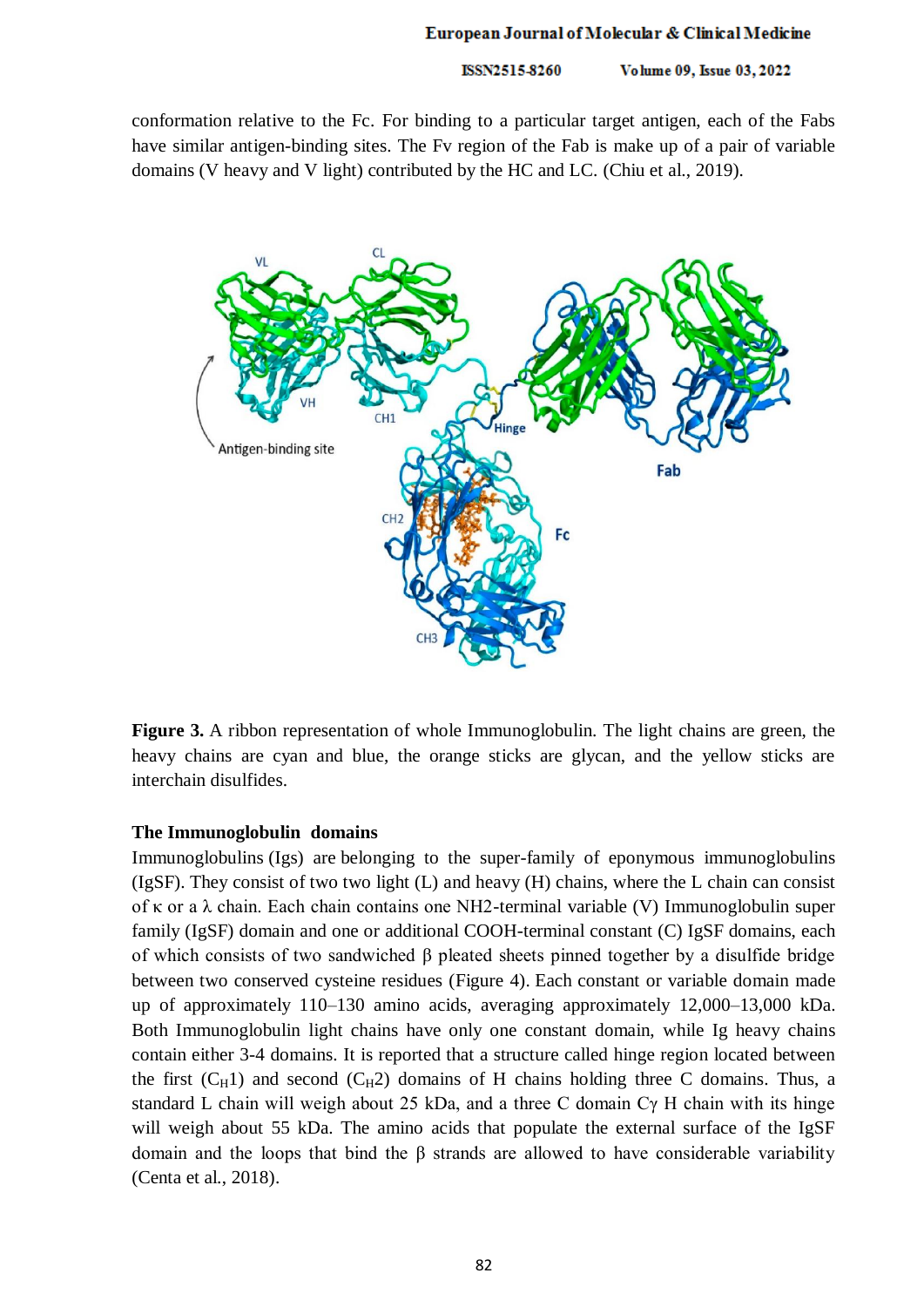ISSN2515-8260 Volume 09, Issue 03, 2022



**Figure 4:** Two-dimensional model of an Ig. The top chains (H and L) deconstruct the antibody at level of nucleotide. The bottom chains deconstruct the protein sequence.

#### **Antigen Recognition and the Fab**

The use of enzymes to fragment IgG molecules facilitated early Ig structure studies. IgG is digested into two Fab fragments by the action of Papain, both of which can bind antigen, and a single fragment of Fc. In addition, pepsin divides IgG into an Fc fragment and a single F(ab)2 dimeric that can cross-link and bind antigens. The Fab region comprises one complete (L) chain and the V and  $C_H1$  portion of one (H) chain [\(Figure 4](https://www.ncbi.nlm.nih.gov/pmc/articles/PMC3670108/figure/F1/)). It is possible to further divide the Fab into a variable fragment (Fv) composed of the domains VH and VL, and a constant fragment composed of the domains CL and CH1. To recapitulate the monovalent antigen binding features of the original parent antibody, single Fv fragments can be genetically engineered.



**Figure 4:** Enzymatic digestion of Immunoglobulin (IgG)

### **Paratopes, Epitopes, Idiotypes and Isotypes**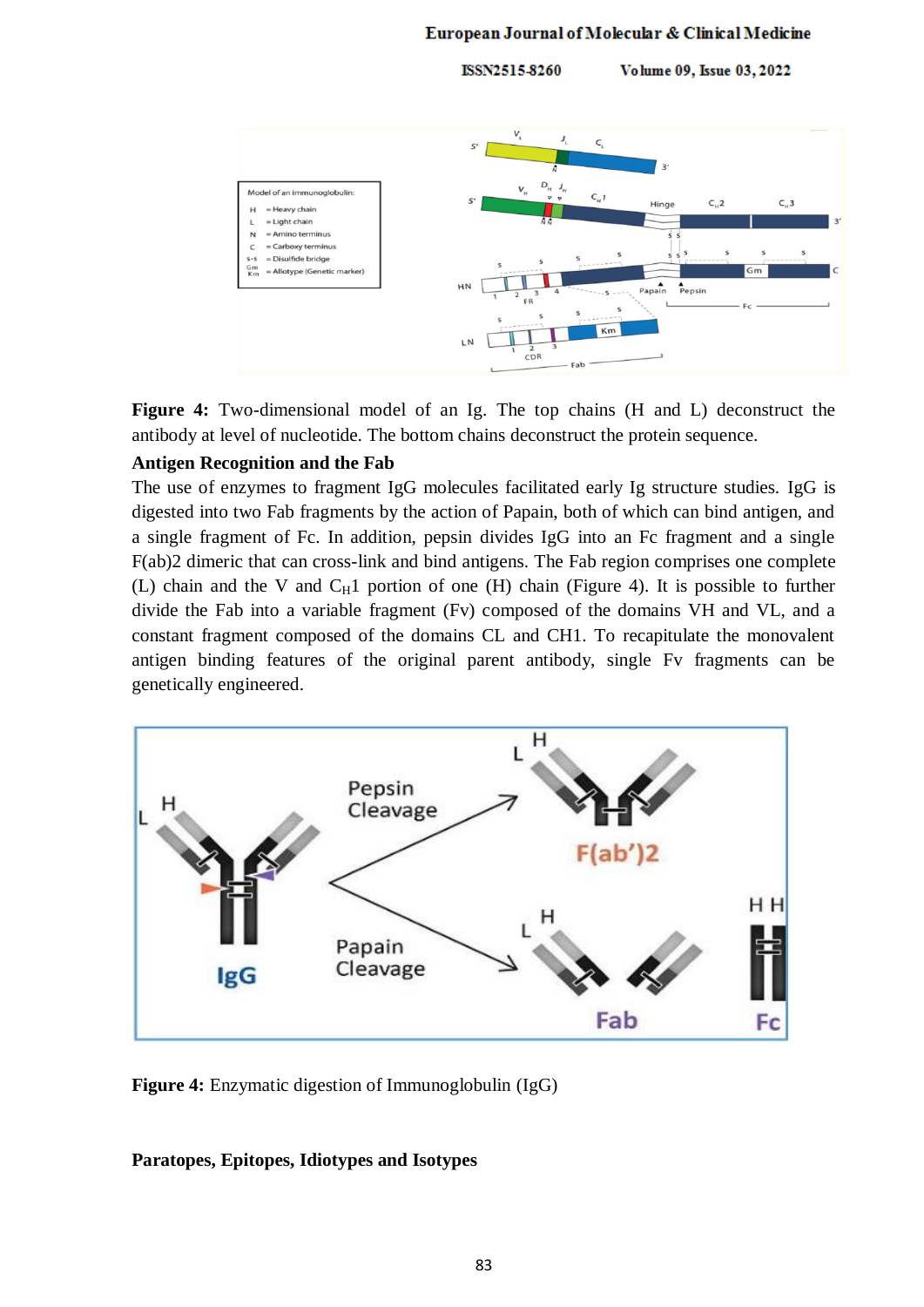#### ISSN2515-8260 Volume 09, Issue 03, 2022

Usually, immunoglobulin-antigen interactions take place between the paratope, the Ig site at which the antigen binds, and the epitope, which is the bound antigen site. In vivo, immunoglobulins appear to be formed in soluble form against intact antigens and thus preferentially recognize surface epitopes that can reflect noncontiguous conformational structures in the primary sequence of the antigen. This ability to recognize component fragments of the antigen independently of the rest makes it easier for the B lymphocyte to distinguish between two strongly related antigens, each of which can be regarded as a pool of epitopes. It also helps the same antibody to bind different antigens that share similar or equivalent epitopes, a mechanism referred to as cross-reactivity (Irani et al., 2015).

Immunization of heterologous species with monoclonal antibodies (or a limited collection of immunoglobulins) has allowed both common and individual antigenic determinants of immunoglobulins to be identified. Within V domains, individual determinant(s), called idiotype(s), are included. Common determinants, referred as isotypes, are unique to the constant portion of the antibody and allow immunoglobulins to be grouped into recognized classes, identifying an individual type of C domain for each class. Determinants common to subsets of individuals within a species are called allotypes and describe genetic polymorphisms resulting from gene alleles that differ among other members of that species (Kapingidza et al., 2020).

## **IMMUNOGLOBULIN GENE REARRANGEMENT AND ORGANIZATION**

A separate multigene family encodes Ig heavy and light chains, and the individual V and C domains are each encoded by separate elements: V(D)J gene segments for the V domain and individual exons for the C domains. The primary sequence of the V domain is divided functionally into three hypervariable intervals, named complementarity determining region (CDRs), situated between four stable sequence regions called frameworks (FRs) (Kapingidza et al., 2020).

### **Immunoglobulin. Rearrangement.**

Usually, each V gene segment contains its own promoter, a leading exon, an interfering intron, an exon encoding the first three framework regions (FR 1, FR 2, and FR 3), the entire CDRs 1 and 2, the amino terminal part of CDR 3, and a recombination signal sequence (RSS). Each J (joining) gene segment starts with its own recombination signal, the carboxy terminal part of CDR 3, and the entire FR 4 (Scheijen et al., 2019). The formation of a V domain is driven by the recombination signal sequences (RSS) that flank the gene segments that are rearranged. Each RSS contains a strongly conserved seven base pair or heptamer sequence (e.g., CACAGTG) separated by either a 12- or 23-base-pair spacer from a less well-conserved nine base pair or nonamer sequence (e.g., ACAAAACCC). These spacers place, on the same side of the DNA molecule, the heptamer and nonamer sequences, separated by either one or two turns of the DNA helix. A recombination signal sequence of one turn (12 base pair spacer) would preferentially recognize a sequence of two turns (23 base pair spacer), thus preventing unnecessary rearrangement of V-V or J-J (Yu & Lieber, 2019). Recombination activating genes 1 and 2 (RAG-1 and RAG-2), which are almost exclusively expressed in developing lymphocytes, are needed to trigger the V(D)J recombination reaction. A DNA double-strand break (DSB) between the terminus of the rearranging gene portion and its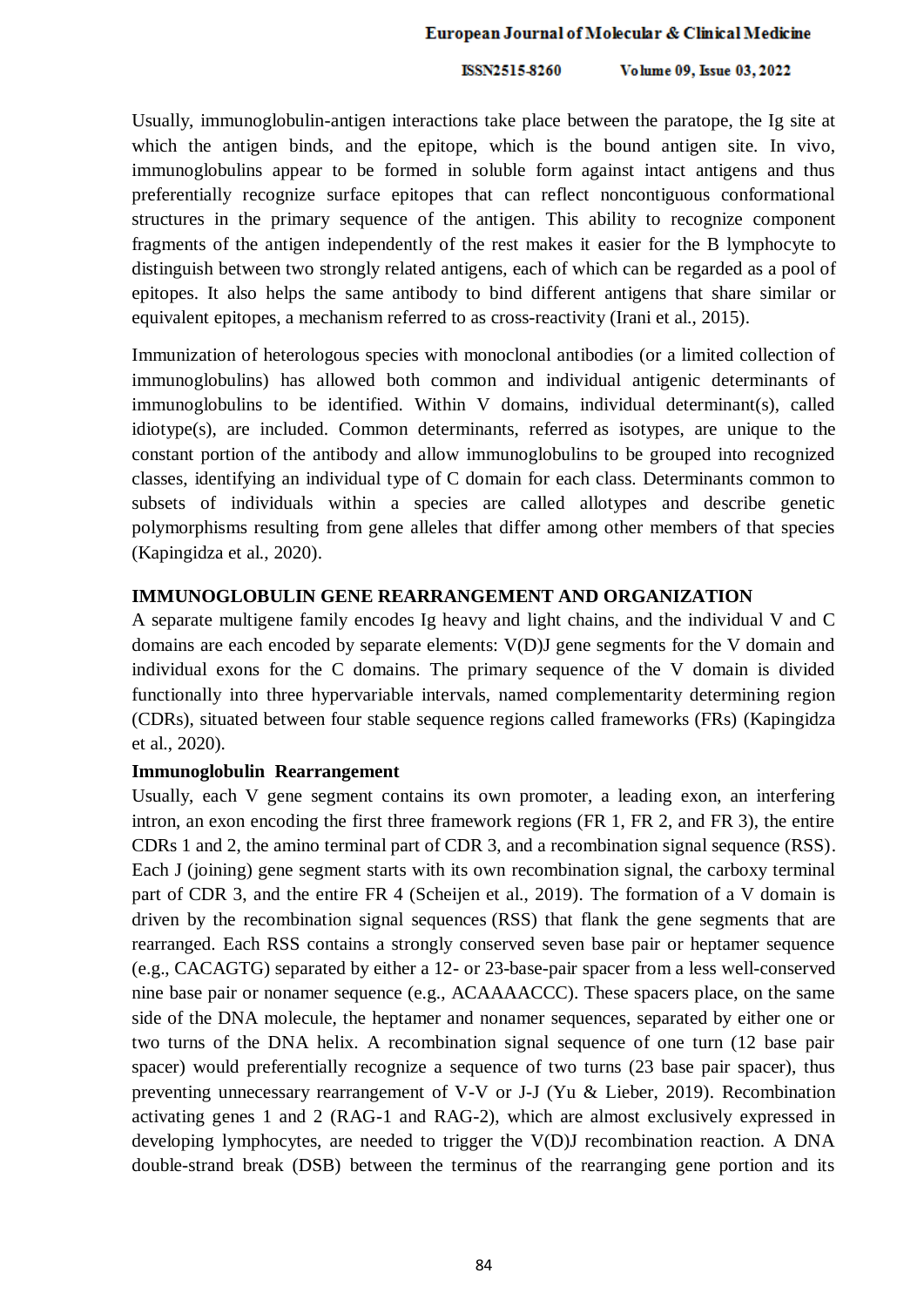neighboring recombination signal sequence is introduced by RAG-1 and RAG-2. Ubiquitously expressed components of a DNA repair process, known as nonhomologous endjoining (NHEJ), are then repaired by these splits, which are common to all body cells. Thus, although RAG mutations affect only lymphocytes, NHEJ protein loss or alteration-of-function mutations in all cells of the body are susceptible to DNA damage. The NHEJ method produces reliable links between the RSS ends, and imprecise links between the coding ends. Terminal deoxynucleotidyl transfers (TdT) expressed only in lymphocytes may add nongermline encoded nucleotides (N nucleotides) variably to the coding ends of the recombination product.

## **Class Switch Recombination**

Nine functional CH genes are located downstream of the VDJ loci. A series of exons consist of these constant genes, each encoding a different domain, hinge, or terminus. To produce two different types of carboxy termini, all CH genes can undergo alternative splicing: either a membrane terminus that anchors immunoglobulin on the surface of the B lymphocyte or a secreted terminus that occurs in the soluble form of immunoglobulin. With the exception of CH1δ, both an untranslatable exon (an I exon) and a region of repeated DNA called the switch (S) are followed by each CH1 constant region. Initiating transcription and thereby activating the gene by cocktails of cytokine signals transmitted by T cells or other extracellular factors activate the I exon variably. This allows the B cell to change the receptor and the effector ends of the antibody molecule to satisfy a particular need (Yu & Lieber, 2019).

## **Somatic. Hypermutation.**

A final immunoglobulin diversity pathway is only involved after antigen exposure. With T cell aid, at a rate of up to  $10<sup>3</sup>$  changes per base pair per cell cycle, the variable domain genes of germinal center lymphocytes undergo somatic hypermutation (SHM). SHM is associated with locus transcription and two different mechanisms are involved in humans: the first mechanism targets RGYW (purine/G/pyrimidine/A) motif hot spots mutation (21) and the second mechanism incorporates an error-prone DNA synthesis that can lead to a mismatch of nucleotides between the original template and the mutated DNA strand. To introduce additional somatic diversity, other species use gene transfer between functional and nonfunctional V sequences. In response to repeated immunization or antigen exposure, SHM enables affinity maturation of the antibody repertoire.

## **HEAVY CHAIN CONSTANT DOMAIN STRUCTURE AND FUNCTION**

In general, the H chain's C domain determines effector function, while the antibody's paired V domains confer antigenic specificity. The constant domain of the H chain is usually specified as CH1-CH2-CH3 (IgG, IgA, IgD) with IgM and IgE as an additional domain (CH4). The CH1 domain is located within the F(ab) region, as mentioned above, while the Fc fragment is comprised of the remaining CH domains (CH2-CH3 or CH2-CH4). This fragment of the Fc describes the immunoglobulin isotype and subclass. Each CH region folds into a fairly constant structure consisting of a three-strand-four strand beta sheet held together by an intrachain disulfide bond, despite amino acid variations between the isotypes and subclasses. Via binding to the Fc receptor on effector cells or triggering additional immune mediators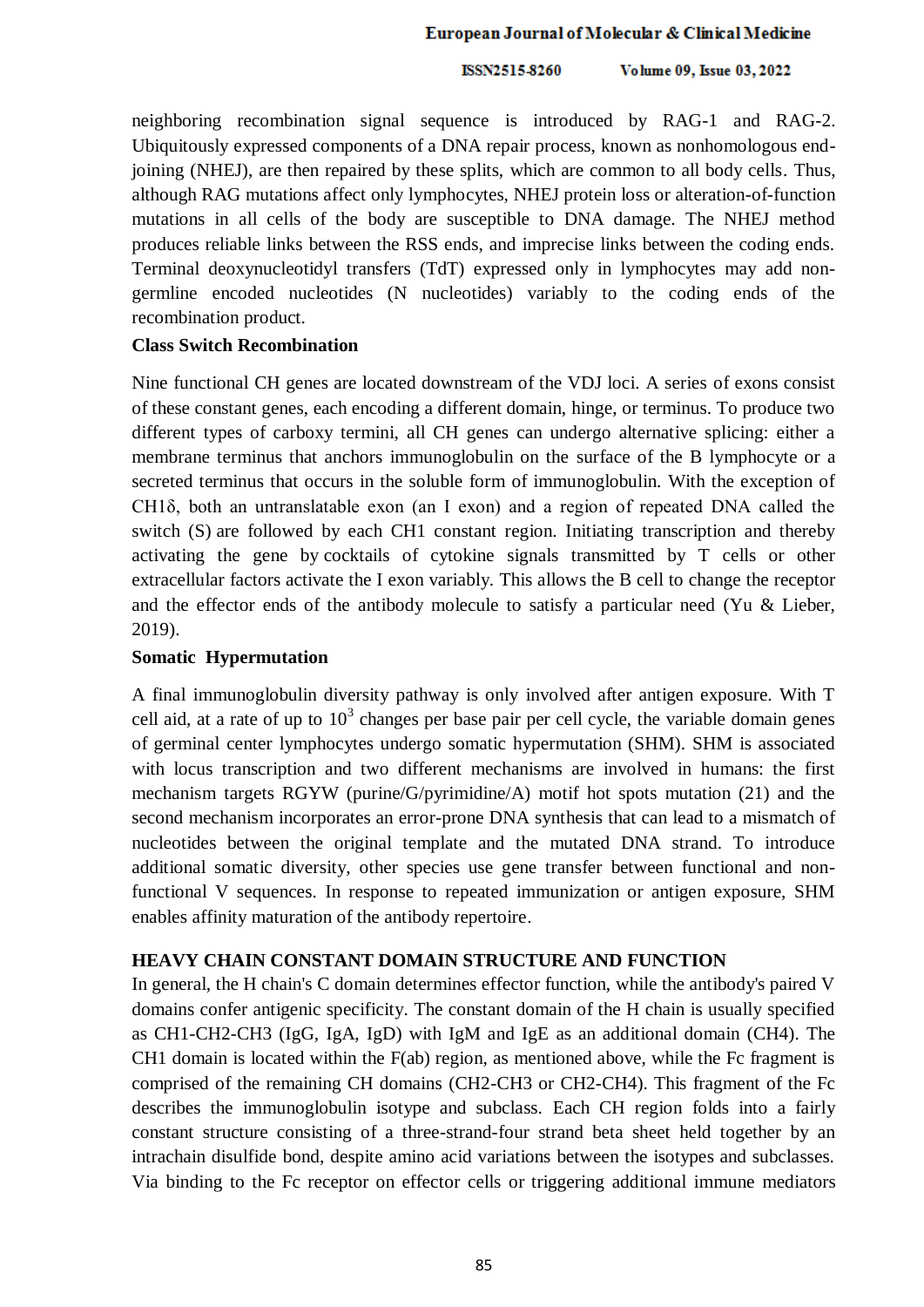ISSN2515-8260 Volume 09, Issue 03, 2022

such as complement; the Fc fragment mediates effector activity. For this cause, differences in the region of Fc may have a major influence on the finale result of the interaction of an antibody-antigen. The Fc region may also affect the affinity or kinetics of the Fv region's binding of the antibody and thus influence the identification or binding of antigen (Lepore et al., 2017).

## **THERAPEUTIC ENTITIES OF IMMUNOGLOBULINS**

#### **Bispecific Antibodies.**

Bispecific antibodies form a central component of the next phase of antibody therapy, with the emerging biotherapeutic market dominated by antibody molecules. Two different antigens, such as binding tumor cell receptors concurrently and recruiting cytotoxic immune cells, can be attacked at the same time by Bispecific antibodies. In the bispecific antibody sector, structural diversity has been rapidly increasing, producing a plethora of novel bispecific antibody scaffolds, which provide great functional variety. The single-chain variable fragment (scFv)-based (no Fc fragment) antibody and the full-length IgG-like asymmetric antibody are two common formats of bispecific antibodies on the market. Apart from traditional monoclonal antibodies, significant development problems have hindered their broader clinical application and acceptance with regard to the amount, consistency and stability of bispecific antibodies (Wang et al., 2019).

## **Single chain variable fragment (scFv) antibodies**

Single-chain variable fragments (scFvs) are minimal structures of a functional antibody created by a flexible polypeptide linker by fusing variable domains of the IgG heavy chain (VH) and light chain (VL) (Brinkmann & Kontermann, 2017). The molecules of ScFv have a 25 kDa molecular weight, with a single antigen-binding site consisting of components from each arm of the antibody (Wang et al., 2019). The types of antibody fragment, the linker type, and production capacity are several important considerations in the development of scFv antibodies. More recently, the chimeric antigen receptor (CAR) T-cell approach for adoptive cell transfer immunotherapy is another promising field for using scFv technology (Brinkmann & Kontermann, 2017). Three key bispecific antibody fragment formats are currently available: bispecific T-cell engager (BiTE), dual-affinity re-targeting proteins (DARTs) and Tandem diabodies (TandAbs) (Wang et al., 2019).

In cancer immunotherapy, BiTE molecules have been widely applied to re-target T-cells to tumor cells or tumor-associated cells in the microenvironment of the tumor. They use scFv fragments from two separate monoclonal antibodies linked by a peptide linker, allowing them, when assembled, to maintain the binding activity of each antibody. The short flexible linker connecting the two scFvs allows the two arms to rotate freely, which is necessary for flexible interaction with targeted receptors on two opposing cell membranes (cytotoxic T-cell and tumor cell) and subsequent T-cell activation induction. Blinatumomab, which has been approved by the FDA for the treatment of B-cell precursor acute lymphoblastic leukemia (ALL), is one of the most effective BiTE medicines. Blinatumomab consists of anti-CD 19 scFv in the VL-VH orientation linked to anti-CD3 scFv in the VH-VL orientation through a short glycine/serine (GGGGS) linker (Huehls et al., 2015).

Researchers created a possible solution, dual-affinity re-targeting proteins, partly in response to these problems (DARTs). A DART consists of two fragments of Fv, with two separate sites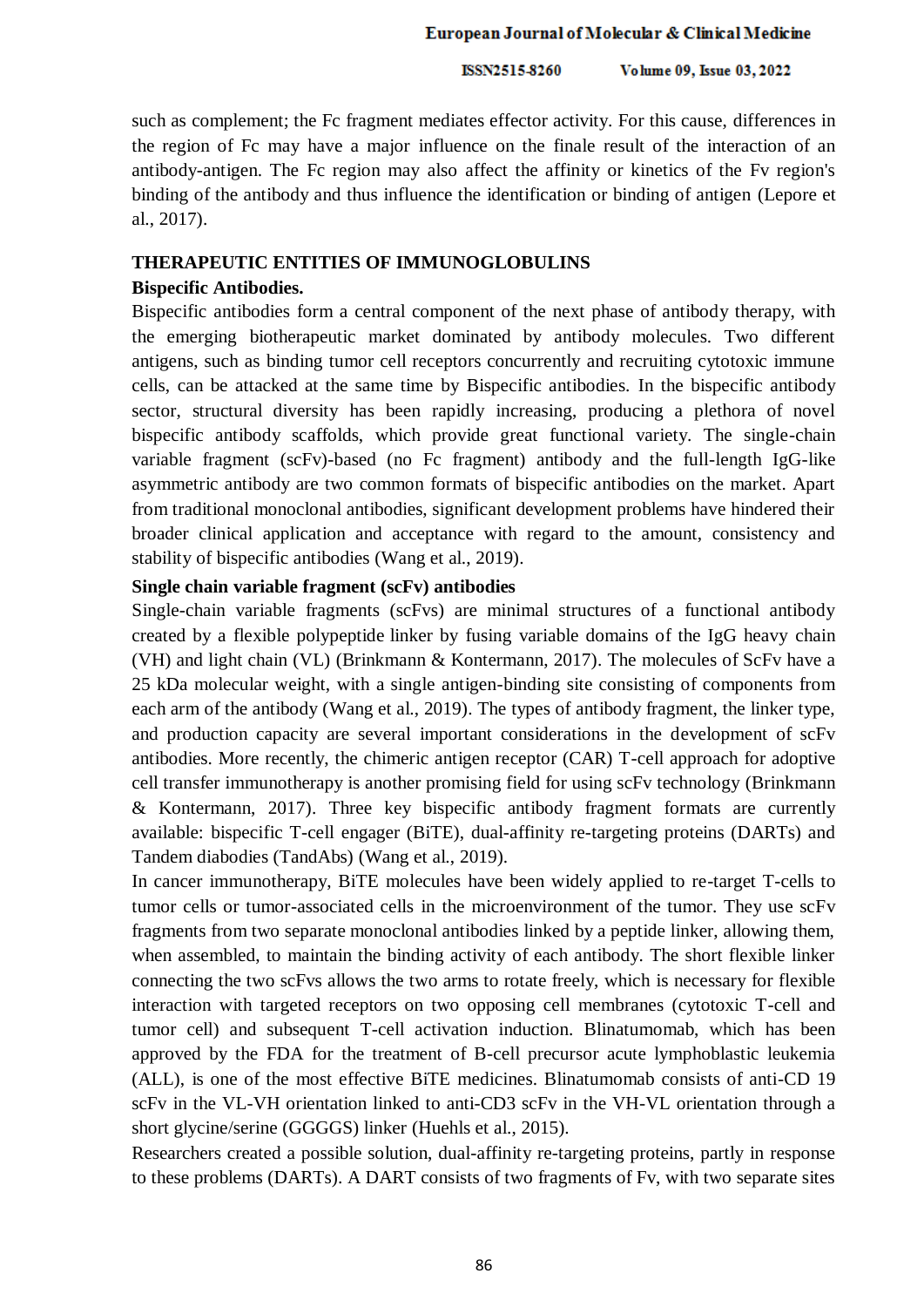#### ISSN2515-8260 Volume 09, Issue 03, 2022

of antigen binding formed when two fragments of Fv heterodimerize. Specifically, Fv1 consists of antibody A's VH and antibody B's VL, while Fv2 is made of antibody B's VH and antibody A's VL. This combination enables DART to imitate natural interactions within an IgG molecule, unlike BiTE antibodies bound by a polypeptide linker (Wang et al., 2019). By forming a C-terminal disulfide bridge, adding another cysteine residue to the end of each heavy-chain enhances stability. DART molecules are capable of retaining power for both in vitro and in vivo administration compared to a BiTE, but can be produced at a lower aggregation rate scale. A latest assessment by Moore et al. of CD19xCD3 DART and BiTE molecules' in vitro ability to destroy B-cell lymphoma showed that DART molecules consistently outperformed BiTE molecules (Walseng et al., 2016).

In contrast to natural antibodies, the small size of scFvs leads to a high renal clearance rate. To preserve the avidity of a natural bivalent antibody, these tetravalent bispecific antibodies have two binding sites for each antigen (Reusch et al., 2016). In addition, the molecular weight of TandAbs (approximately 105 kDa) exceeds the first-pass renal clearance threshold, providing a longer half-life compared to smaller antibody constructs (Compte et al., 2014; Reusch et al., 2016). Furthermore, two TandAb format are in clinical phase trials—AFM13 for Natural Killer cell recruitment and AFM11 for T-lymphocyte recruitment (Brinkmann & Kontermann, 2017; Wang et al., 2019).

## **Full-Size IgG-like Bispecific Antibody**

Although IgG-like asymmetric bispecific antibodies have several properties that are analogous to monoclonal antibodies (mAbs), they are bioengineered molecules that have not been produced by typical B-lymphocyte. As a consequence, these variations lead to major challenges in development. Ensuring the proper assembly of antibody fragments is one of the main challenges for the development of asymmetric IgG-like bispecific antibodies, which is a prerequisite for the large-scale production of bispecific antibodies. 16 combinations (10 different molecular configurations) result in a random assembly of four distinctive polypeptide chains (two distinct heavy and two distinct light chains), of which only two represent the desirable asymmetric heterodimeric bispecific antibody (12.5 % of the statistical probability) (Krah et al., 2018). The residual pairings result in monospecific or non-functional molecules (Brinkmann & Kontermann, 2017). Therefore, by optimizing the correct assembly of bispecific antibodies, not only the efficiency, but also the number of bispecific antibodies derived from E coli and mammalian cells can be greatly improved. In order to generate the desired IgG-like bispecific antibody, there are primarily two problems that must be solved: the heterodimerization of two separate heavy chains and the discrimination between the two interactions between the light-chain/heavy-chain.

## **Monoclonal antibodies**

An antibody produced against a single antigen epitope is called monoclonal antibody (mAb) which is produced by a single plasma cell type, while polyclonal antibodies bind to multiple antigen epitopes or multiple antigens and are usually produced by multiple plasma cells (Kimiz-Gebologlu et al., 2018; Wang et al., 2019). For over 30 targets and diseases, most notably cancers, monoclonal antibody therapeutics have been approved. The new backbone of the pharmaceutical industry, which historically relied on small molecules, is the use of monoclonal antibodies (Shepard et al., 2017). The first monoclonal antibodies were produced by Köhler and Milstein in 1976 (Cambridge University), which then won the Nobel Prize in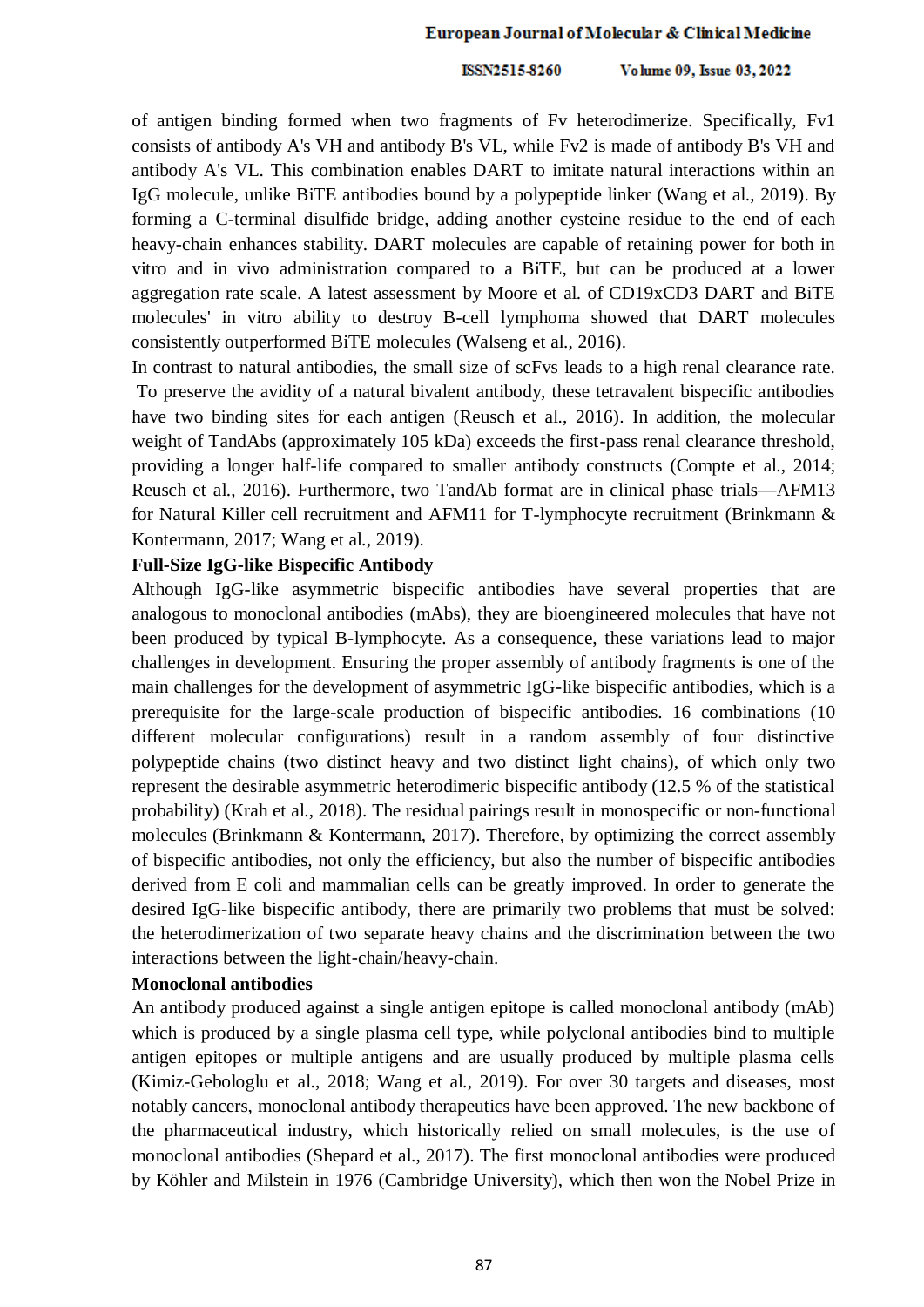ISSN2515-8260 Volume 09, Issue 03, 2022

field of Medicine in 1984. Initially, mAbs were murine proteins and were thus immunogenic in humans and not appropriate for chronic therapeutic purpose. In order to produce more human-like mAbs with little immunogenicity, this limitation was overcome using molecular biology and protein engineering. In clinical use and studies, there are many variants of mAbs and traps (Figure 6). Initial attempts substituted most murine Fc sequences with human Fc, a method known as chimerisation. This includes grafting onto a human immunoglobulin (IgG) backbone of the murine antigen binding Fab regions. The mouse hyper-variable peptide binding loops are grafted onto the human IgG backbone in 'humanisation'. More latest technologies allow full human antibodies to be produced.

**Figure 6:** Monoclonal antibodies. Reducing immunogenicity by chimerisation.



## **Anti TNF Therapy**

Targeting a single pro-inflammatory cytokine, TNF, for the treatment of a complex rheumatoid arthritis (RA) disorder where multiple pro-inflammatory cytokines were upregulated was focused on work by Feldmann and Maini using human disease tissue. They studied the production of cytokines from joints and the control of cytokines in cultures of rheumatoid synovium in which most of the cells survived, creating in vivo mediators. In these cultures, the development of several other inflammatory cytokines (IL-1, IL-6, GM-CSF, IL-8 etc) was reduced by blocking TNF-alpha, thus establishing a 'TNF-dependent cytokine cascade.' The clinical achievement of TNF block, verified first in late-stage rheumatoid arthritis then in earlier stage. In RA, Crohn's disease, ulcerative colitis, psoriasis, psoriatic arthritis, ankylosing spondylitis and juvenile RA, anti-TNF is commonly used; its use is now being investigated in other indications (Shepard et al., 2017). The most effective and commonly used antibody-based therapeutics are anti-TNF antibodies. It is noteworthy that if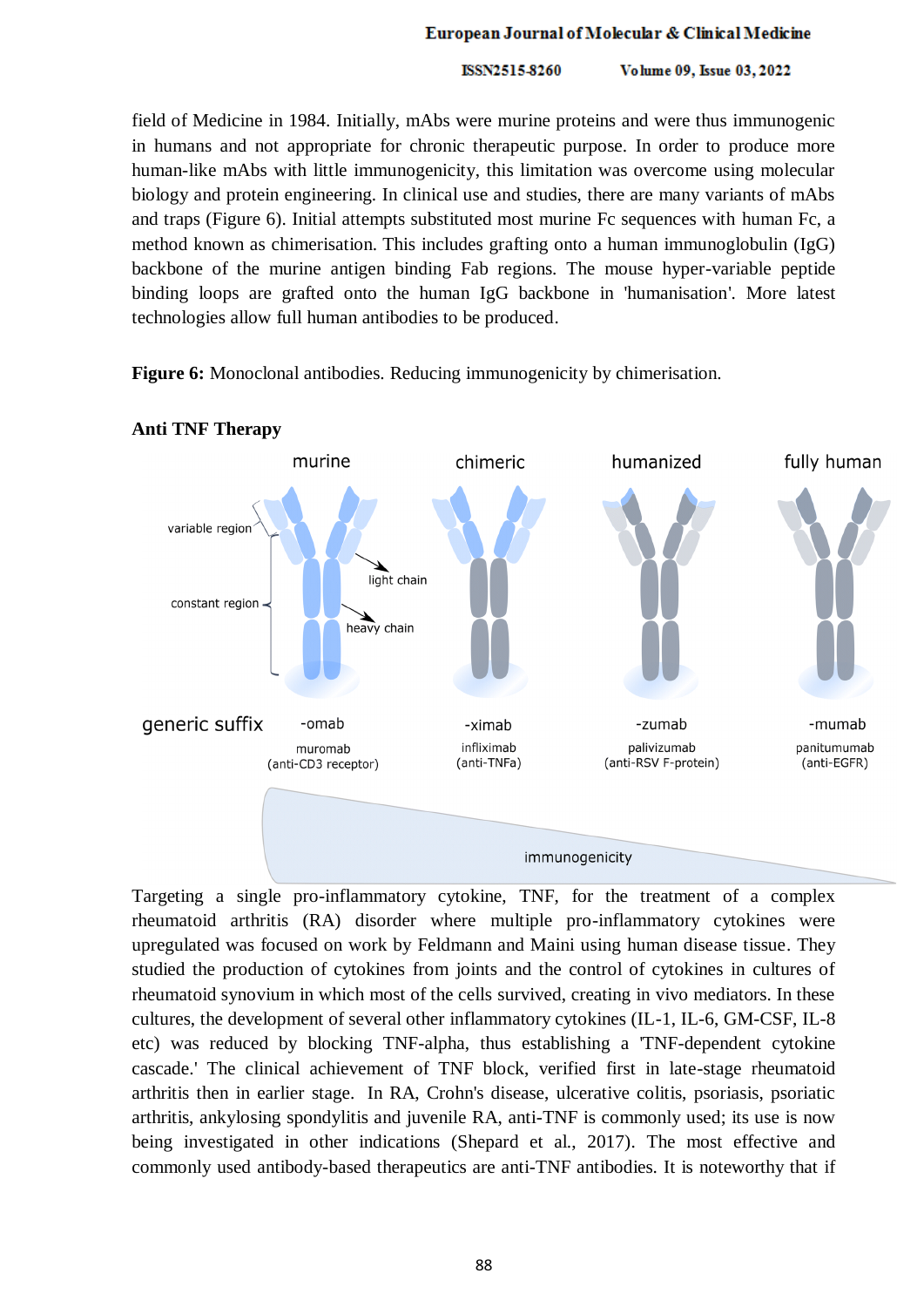ISSN2515-8260 Volume 09, Issue 03, 2022

used early in the course of RA along with methotrexate, More than 50% of patients can take off infliximab and stay virtually disease-free, even with a decreased dose of methotrexate, and all medication can be withheld from certain patients.

## **Monoclonal Antibodies in Cancer Therapy**

The humanized human epidermal growth factor receptor 2 (HER2) mAb trastuzumab (Herceptin®) has initiated modern mAb therapy of solid tumours. Personalised/biomarkerdriven drug development and treatment in oncology was also initiated by the rigorous research that laid the foundation for this breakthrough mAb. Patients are well tolerated with trastuzumab, the first effective monoclonal anti-cancer antibody to be successful against solid tumors. Collaboration between the Shepard (Genentech) and Schreiber laboratories (Chicago) unravelled the pathway leading to TNF resistance of most tumor cell lines, which revealed that macrophages destroy tumor cells primarily by secreting TNF. They speculated that the tumor would become susceptible to killing by host defense if tumor resistance to macrophages could be reversed. Aggressive tumors were developed by macrophage (or TNF)-resistant tumor cells injected into syngenic mice, while their TNF-sensitive parental cells regressed (Shepard et al., 2017).

It has been reported that alemtuzumab (Campath®) – an anti-CD52 and rituximab (Rituxan®) – an anti-CD20) are the first accepted mAbs targeting membrane proteins between haematologic malignancies and their precursor immune cells. Both regular and cancer cells are ablated with these mAbs. Useful in diseases such as chronic lymphocytic leukemia, alemtuzumab was the first humanized mAb therapeutic, depleting lymphocytes, monocytes and dendritic cells. Rituximab similarly depletes CD20-expressing B-cells. As neither CD52 nor CD20 are necessary for malignant development, resistance to these mAb therapeutics occurs with the loss of the target. These mAbs have toxicity problems due to significant immune cell depletion, possibly causing 'cytokine release syndrome' or 'tumor lysis syndrome'-a' cytokine storm' resulting from aberrant immune activation attributable to the activation of 'threat receptors' by cellular debris. Despite these challenges, both rituximab and alemtuzumab are effective medications, frequently leading to disease regression (Shepard et al., 2017).

## **CONCLUSION:**

In conclusion, Ig is the blood substance that is most widely used in clinical practice. Major progress has been made in its development from plasma processing over the years, which guarantees enhanced product protection, in particular with regard to therapeutic uses. Given the different Ig formulations available on the market, they all have to meet the quality criteria that are intended to ensure the quality of this blood product. Using logical design based on experimentally derived or modelled structural details, numerous examples of engineering antibody variable domains have been discussed. To optimize effector function, clustering, and Fc receptor interaction, the Fc region has been engineered. In general, antibody engineering is an indispensable part of the drug development process for both the Fab and Fc regions, and will continue to improve as more and more antibodies are developed for therapeutic use. Despite great success over the last 20 years in antibody engineering techniques, new approaches are in high demand. One of the remaining priorities is to improve the precision of computational methods, which will make it possible to predict point mutations that enhance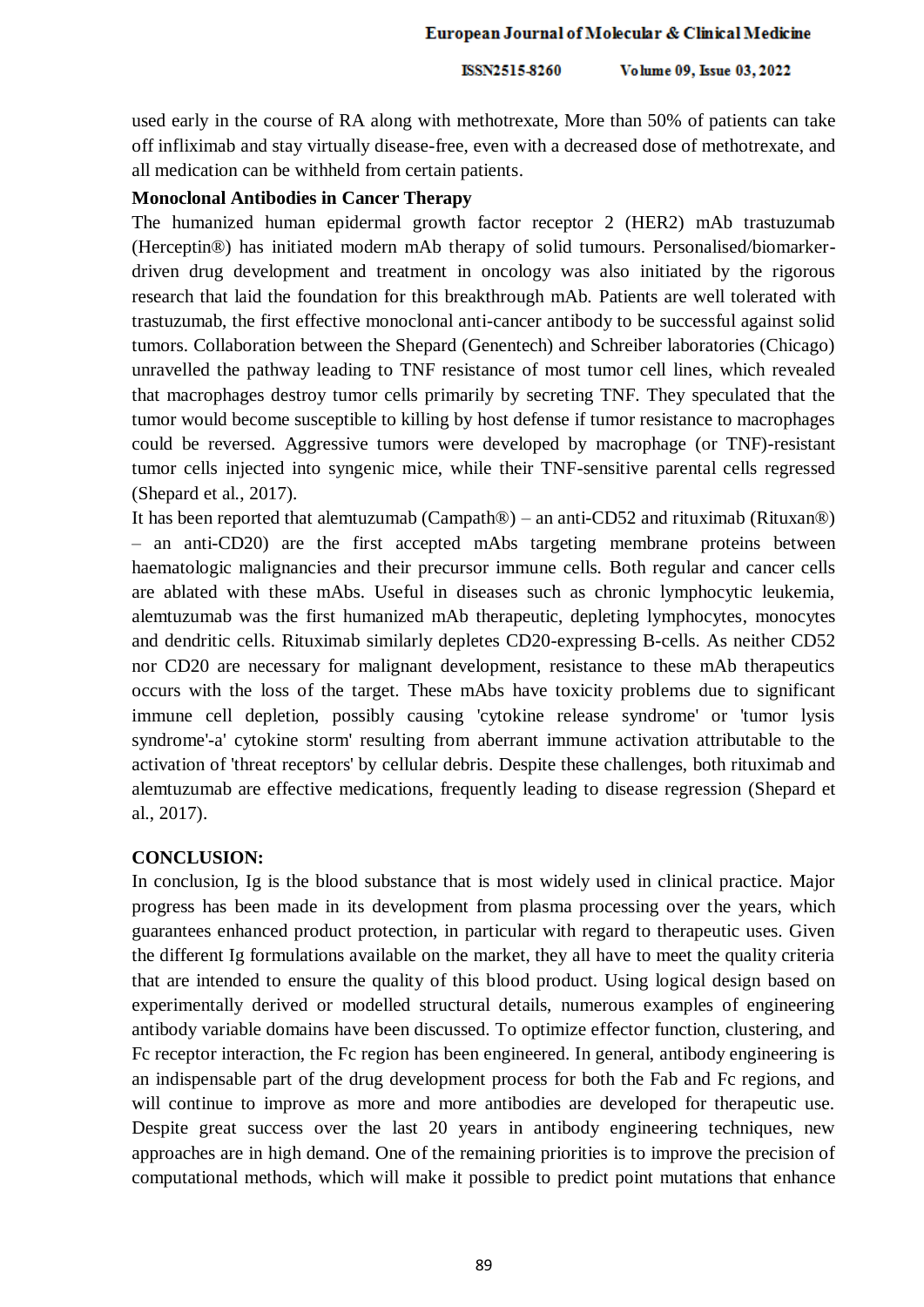affinity and other interesting properties. In order to create antibody-based molecules that are superior in their strength, specificity, localization, and protection, new approaches are continually being created. To engage the appropriate epitopes, the option of the binding domain can be customized. More specific and potent molecules can also result in engineering to modify the architecture of the binding arms, Fc regions, modulatory bispecific, or multispecific domains to achieve monovalent-or avidity-driven engagement. Therefore, to facilitate comprehensive lead selection, continuous process improvements to generate adequate quantity and purity of hits will be needed. There is still a lot of space for engineering fit-forpurpose "magic bullets" with optimized PK profiles to satisfy various therapeutic hypotheses in the great diversity of antibody structure-function studies.

## **References**

- Berlot, G., Rossini, P., & Turchet, F. (2015). Biology of immunoglobulins. *Transl Med UniSa*, *11*, 24-27.
- Brinkmann, U., & Kontermann, R. E. (2017). The making of bispecific antibodies. *MAbs*, *9*(2), 182-212.<https://doi.org/10.1080/19420862.2016.1268307>
- Centa, A., Rodríguez-Barrueco, R., Montero, J. C., & Pandiella, A. (2018). The immunoglobulin-like domain of neuregulins potentiates ErbB3/HER3 activation and cellular proliferation. *Mol Oncol*, *12*(7), 1061-1076. [https://doi.org/10.1002/1878-](https://doi.org/10.1002/1878-0261.12310) [0261.12310](https://doi.org/10.1002/1878-0261.12310)
- Chiu, M. L., Goulet, D. R., Teplyakov, A., & Gilliland, G. L. (2019). Antibody Structure and Function: The Basis for Engineering Therapeutics. *Antibodies (Basel)*, *8*(4). <https://doi.org/10.3390/antib8040055>
- Compte, M., Alvarez-Cienfuegos, A., Nuñez-Prado, N., Sainz-Pastor, N., Blanco-Toribio, A., Pescador, N., . . . Alvarez-Vallina, L. (2014). Functional comparison of single-chain and two-chain anti-CD3-based bispecific antibodies in gene immunotherapy applications. *Oncoimmunology*, *3*, e28810.<https://doi.org/10.4161/onci.28810>
- Huehls, A. M., Coupet, T. A., & Sentman, C. L. (2015). Bispecific T-cell engagers for cancer immunotherapy. *Immunol Cell Biol*, *93*(3), 290-296. <https://doi.org/10.1038/icb.2014.93>
- Irani, V., Guy, A. J., Andrew, D., Beeson, J. G., Ramsland, P. A., & Richards, J. S. (2015). Molecular properties of human IgG subclasses and their implications for designing therapeutic monoclonal antibodies against infectious diseases. *Mol Immunol*, *67*(2 Pt A), 171-182.<https://doi.org/10.1016/j.molimm.2015.03.255>
- Kapingidza, A. B., Kowal, K., & Chruszcz, M. (2020). Antigen-Antibody Complexes. *Subcell Biochem*, *94*, 465-497. [https://doi.org/10.1007/978-3-030-41769-7\\_19](https://doi.org/10.1007/978-3-030-41769-7_19)
- Kimiz-Gebologlu, I., Gulce-Iz, S., & Biray-Avci, C. (2018). Monoclonal antibodies in cancer immunotherapy. *Mol Biol Rep*, *45*(6), 2935-2940. [https://doi.org/10.1007/s11033-018-](https://doi.org/10.1007/s11033-018-4427-x) [4427-x](https://doi.org/10.1007/s11033-018-4427-x)
- Krah, S., Kolmar, H., Becker, S., & Zielonka, S. (2018). Engineering IgG-Like Bispecific Antibodies-An Overview. *Antibodies (Basel)*, *7*(3). <https://doi.org/10.3390/antib7030028>
- Lepore, R., Olimpieri, P. P., Messih, M. A., & Tramontano, A. (2017). PIGSPro: prediction of immunoGlobulin structures v2. *Nucleic Acids Res*, *45*(W1), W17-w23. <https://doi.org/10.1093/nar/gkx334>